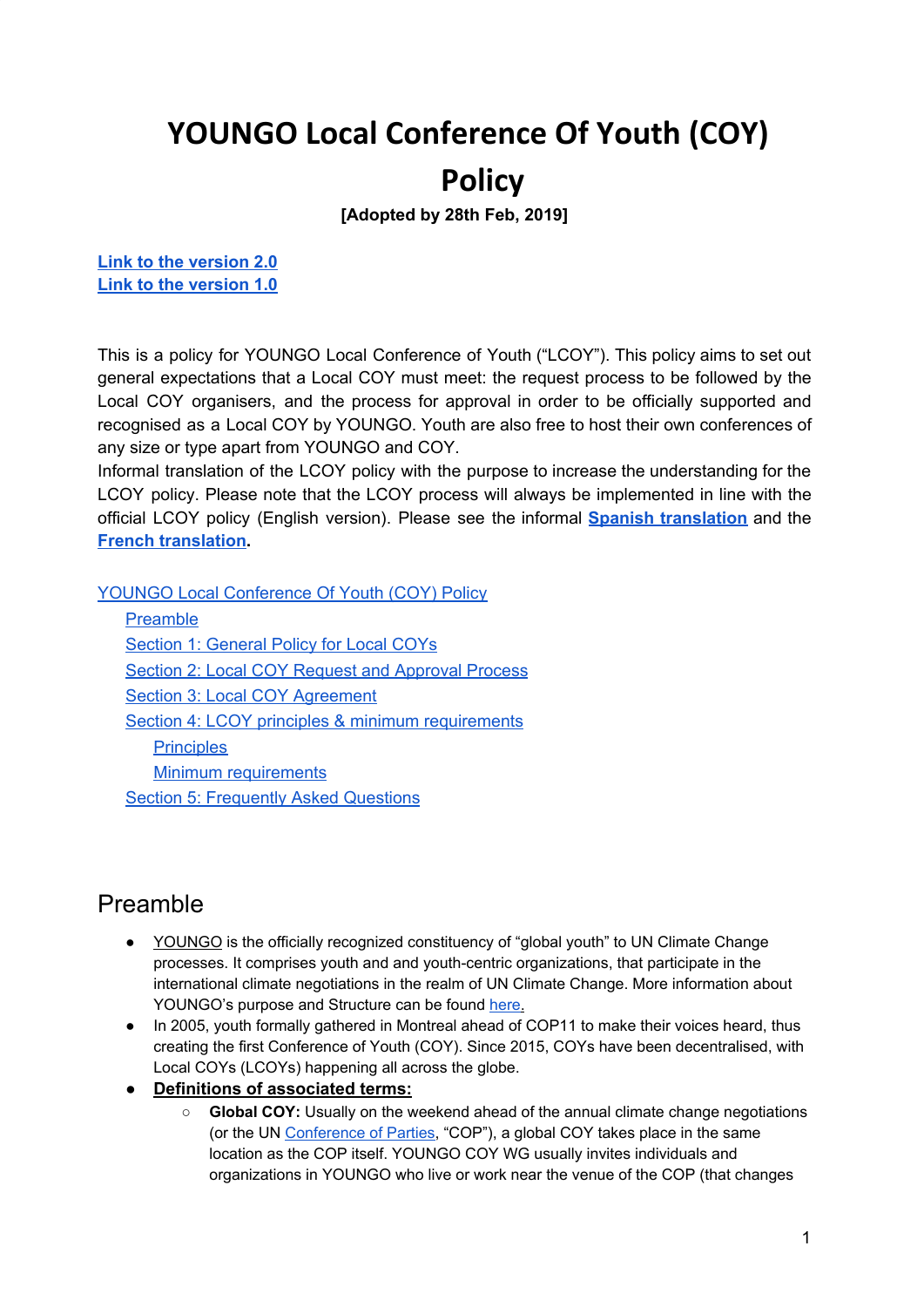every year) to take a leading role as custodians for organizing YOUNGO's annual Global COY.

- **Local COY:** The term is used to refer to any COY other than the Global COY. It will continue to be used as an umbrella term for this purpose.
- **○ Scope of a Local COY:** A Local COY can be of following nature:
	- National /Sub-National COY: Shall refer to a COY organized by and for the youth in a single country. For larger countries, or as deemed necessary because of logistical or geographic reasons, it is possible to have more than one National COY, in case of which they may be called as "sub-national COY" (for example, one on each coast of the USA);
	- Regional /Sub-Regional COY: Shall refer to a COY organized by youth of two or more neighbouring countries and for the youth of an entire region or sub-region such as "African COY", "Pacific COY", "Scandinavian COY". Both, organising team and participants are meant to thoroughly represent the region/sub-region. Because of the nature and dynamics of the regions, or as deemed necessary because of logistical or geographic reasons, it is suggested to have Sub-regional focus as well, such as a "Sub-Saharan COY", "South Asian COY", "South-East Asian COY".
	- The scope presented above are examples, the final approval of a proposed LCOY and its scope shall be done via consensus based decision making processes of YOUNGO.
- **Local COY Working Group:** A group of interested members within YOUNGO who will help with the approval process, maintain contact with all Local COYs (seeking to match their preferred language of interaction) in order to coordinate, support, and monitor them for compliance with the Local COY Agreement.
- **○ co-LCOYs:** Suppose 30 LCOYs are happening in an year; the LCOYs with respect to each other would be called as "co-LCOY"; for example, a national COY in Haiti would be a co-LCOY to a national COY in Austria given that they occur within the same year.

## <span id="page-1-0"></span>Section 1: General Policy for Local COYs

- 1. COY is a YOUNGO event. Without YOUNGO there can be no COY.
	- a. The name, "COY", and "Local Conference of Youth (LCOY)", is the collective intellectual property of YOUNGO, and as such may only be used by YOUNGO, or by other youth who YOUNGO has given permission to under this Policy;
	- b. A conference can only be called LCOY, if it is officially approved by YOUNGO and close communication and collaboration takes place during the planning. The hub for this inclusion and collaborative work will be the LCOY WG of YOUNGO;
	- c. YOUNGO welcomes and values the contributions that individuals who identify themselves as members of marginalized communities bring to the climate movement, and encourage indigenous people, people of colour, women, people identifying as LGBTQI+, members of ethnic minorities, immigrants and people with disabilities to be involved and represented in the process at all levels (this list is neither exhaustive nor representative of the intersectionality present within each individual). It is expected that this is recognized in any organisation of any event or within the domain of YOUNGO.
- 2. YOUNGO invites people and organizations in YOUNGO to request (see Section 2) and organize (see Section 3) National, Sub-Regional and Regional COYs in their own countries or regions.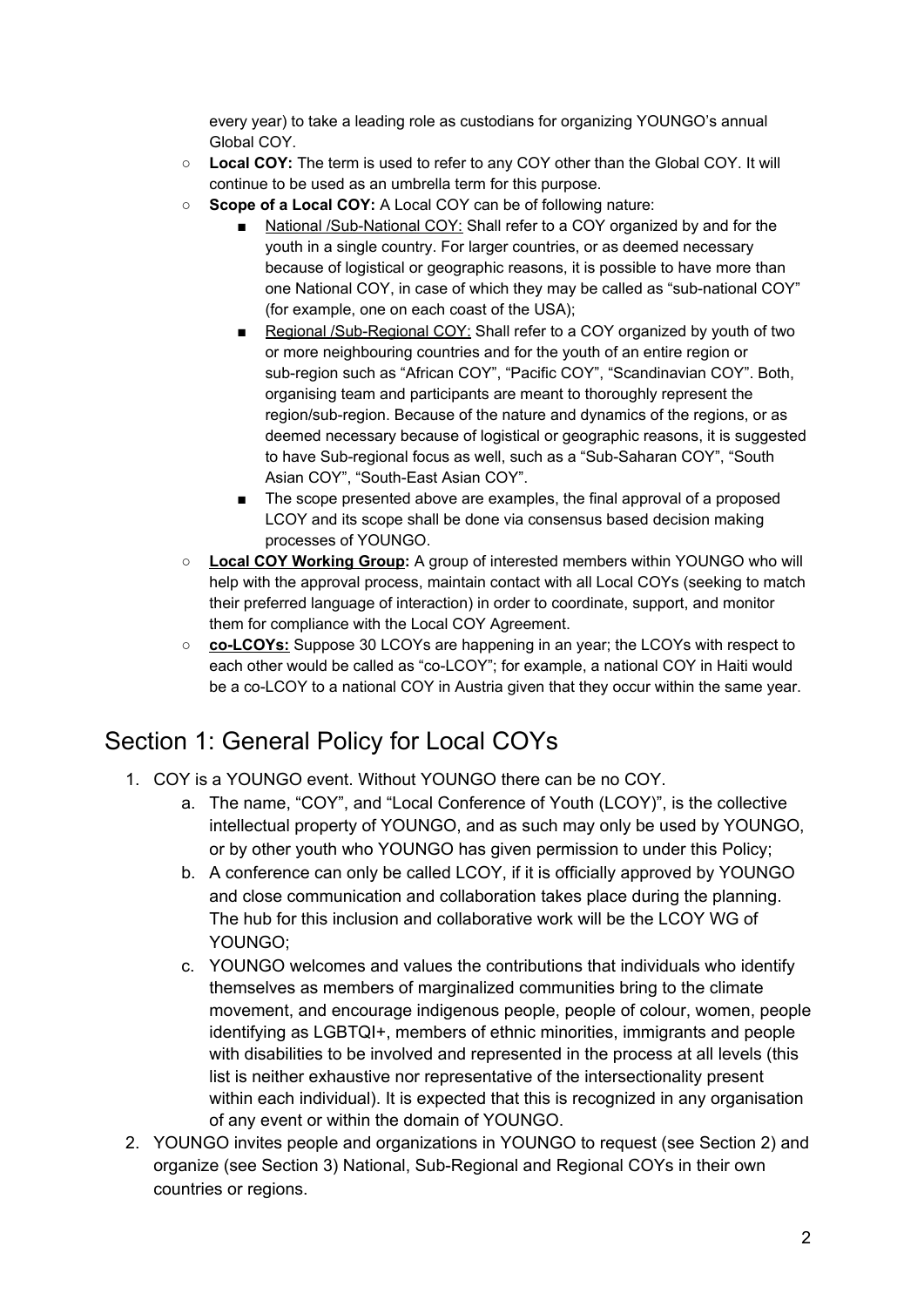- 3. LCOY is a conference organised by the youth for the youth:
	- a. The organising process of the conference has to be led by youth individuals or youth-led Entities<sup>1</sup>. Support or coordination with non youth Entities (whether individual or institutional) can take place, as long as it does not interfere with the youth led process;
	- b. The organisation of the conference shall, as far as possible, take place in a participatory and collaborative manner, allowing young people from different organisations, backgrounds, and/or levels of experience to engage in the process. Networks as described in in 4.d can be used or may be established for this purpose.
	- c. Primary target audience of LCOYs shall be the youth. Other individuals may participate as well, as long as these interactions do not compromise the youth driven process or objectives of COYs.
- 4. Any LCOY shall focus on empowering youth action around climate change on the communities, national and regional levels - in the international context of the UNFCCC negotiations:
	- a. Objective of LCOYs is to educate, build knowledge and understanding among the national and regional youth on climate change, sustainable development, and United Nations system, especially UNFCCC processes and the annual UN Climate Change Conferences (COPs), as well as empowering young people to participate in these processes, by:
		- i. developing positions of youth on issues related to climate change that are relevant in the respective country or region. Those positions are meant to be fed into the Global COY as to be then reflected as a part of YOUNGO inputs to the annual COPs and are a basis to spread perspectives and ideas of youth around the globe;
		- ii. the LCOY should provide appropriate space and programming to enable participants' effective preparation and engagement at the COP and gain further knowledge about the UNFCCC;
		- iii. This is what distinguishes a LCOY from other youth-led (climate) conferences and is intended to be the primary objective of an LCOY**.**
	- b. LCOY is a space to empower young people living within the Scope of their conference (national, regional, sub-regional) to take action on climate change and sustainability. This can happen, among other ways, through:
		- i. sharing knowledge and experiences regarding further youth-relevant topics (e.g., social justice issues, Sustainable Development Goals (SDGs)) which intersect with climate change;
		- ii. capacity building and raising awareness on climate change, its causes and impacts and ways to advocate for related interests of young people among national/regional youth;

<sup>&</sup>lt;sup>1</sup> all formal and informal child-led, youth-led, and child-and-youth-serving public interest federations, unions, organisations, platforms, associations, councils, networks, movements, mechanisms, structures and other entities - are henceforth called as "Entities"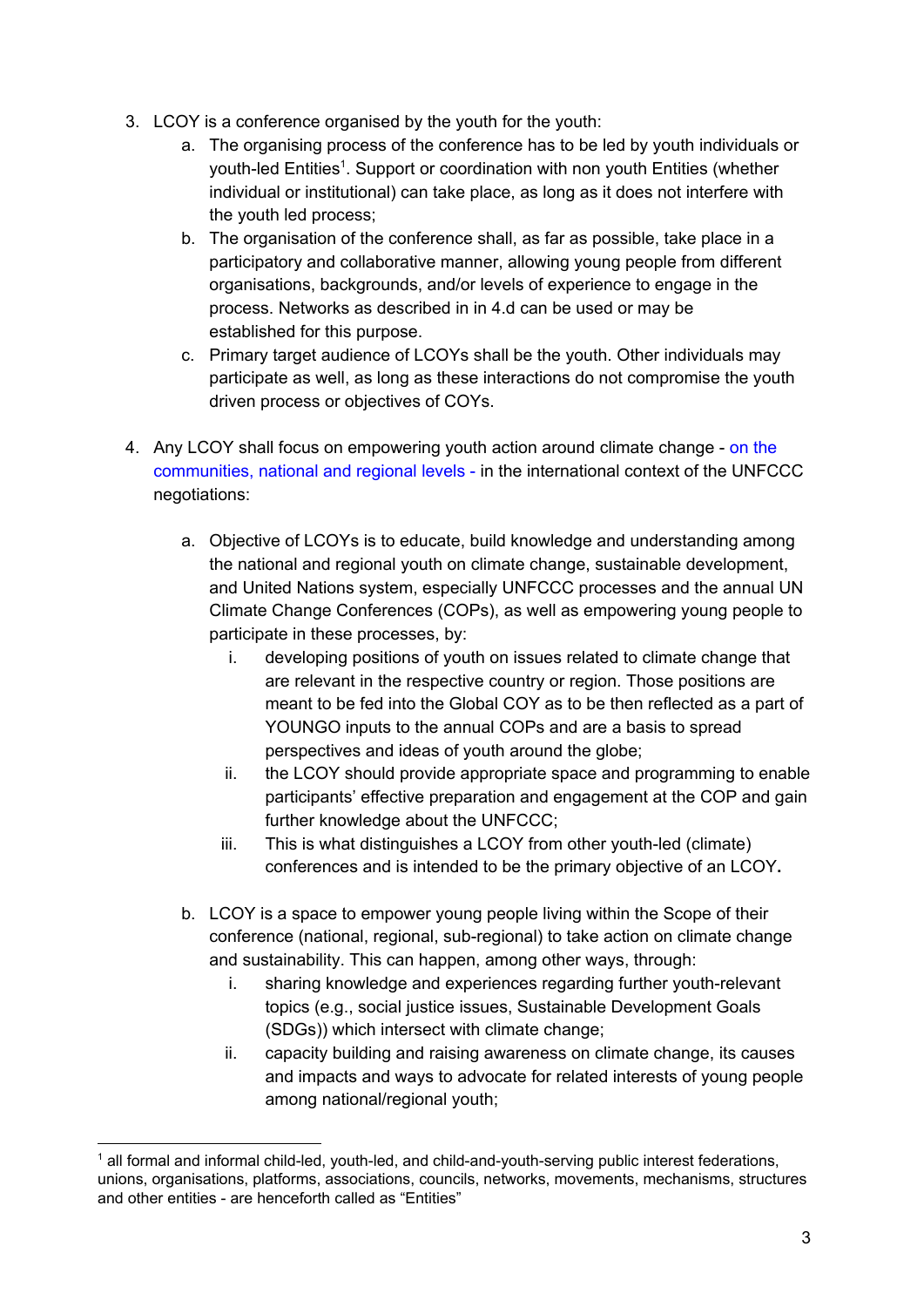- iii. connecting youth (organisations) nationally and regionally;
- iv. developing new and strengthening existing climate and sustainability related projects, campaigns and action plans.
- c. LCOYs connect to each other in a network of conferences and explore synergies of cooperation. This may include but is not limited to:
	- i. fostering communication between LCOYs *for example* by organizing participant exchanges between different LCOYs or virtual participation during the event, if possible;
	- ii. engaging in collaborative projects, joint campaigns, action plans;
	- iii. providing mutual support to co-LCOY organizers by offering help and making information and best practices available.
- d. LCOY organizers must engage in and strengthen already-existing networks of young people and youth Entities<sup>2</sup> within Scope of the LCOY. In absence of such avenues, LCOYs are encouraged to explore laying foundation for new networks.
- 5. LCOY organizers can seek out sponsors to support the event, if these are ethically acceptable to YOUNGO (see funding Conflict of Interest in COY Handbook linked in Section 3).
- 6. Ideally, youth individuals or organisations involved in the planning of the LCOY should already be involved in YOUNGO and should receive UNFCCC accreditations to participate in the climate summit; however new members are indeed welcome to the constituency.

## <span id="page-3-0"></span>Section 2: Local COY Request and Approval Process

- 1. A request form ("LCOY Request Form") has been developed, which is required to be filled and upon the approval the request, the proposed conference can officially be called a Local COY. In the form, possible LCOY organisers will be asked to provide details about the planning process of the respective conference, which include but are not limited to:
	- a. Scope of the Local COY (as explained in the Preamble): Approval of any Local COY requires consensus among all relevant actors within the Local COY's intended scope;
	- b. Details regarding the Organising Team (involved youth organisations + contact details, structure of the team, non-youth partners, sponsors) with a clear plan for how they will take decisions and work well together between different group/organizations/etc.;
	- c. Prior experience with YOUNGO, if any;
	- d. Prior experience with COY, if any;

<sup>&</sup>lt;sup>2</sup> One source to locate such organisations / networks can be the YOUNGO membership sheet at: [https://docs.google.com/spreadsheets/d/1i94halOr31HqNkKo5Llgh1NxbFUfT2RMBj0VgRYwNP4/edit#g](https://docs.google.com/spreadsheets/d/1i94halOr31HqNkKo5Llgh1NxbFUfT2RMBj0VgRYwNP4/edit#gid=0) [id=0](https://docs.google.com/spreadsheets/d/1i94halOr31HqNkKo5Llgh1NxbFUfT2RMBj0VgRYwNP4/edit#gid=0)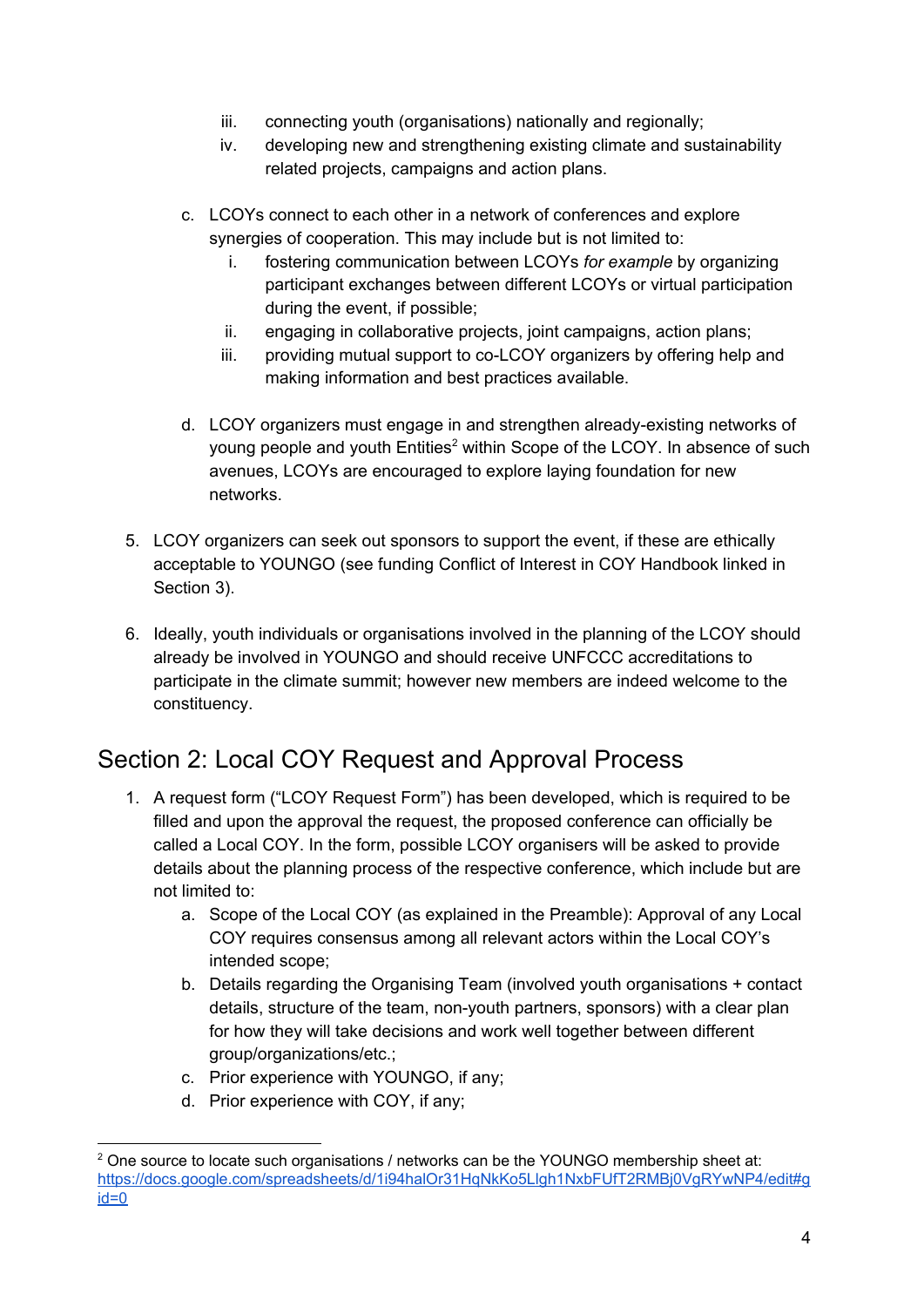- e. Statement of aims (expected number of participants, topics, other plans);
- f. Plan for implementation;
- g. Draft budget and a fundraising strategy/plan;
- 2. While English is the preferred language for request forms, they will be accepted in any official UN language (the YOUNGO COY WG will then make any necessary translation);
- 3. Requests for acknowledgement can be sent via the form throughout the year. They will be considered in tranches based on their date of submission:
	- a. First Tranche: submitted before 1st April;
	- b. Second Tranche: submitted before 15th May;
	- c. Third Tranche: submitted before 15th June ;
	- d. Fourth Tranche: submitted before 30th July;
	- e. Fifth Tranche: submitted before 1st September;
	- f. Final Tranche: request submitted not later than 45 days before Global COY;

The LCOYWG can adapt or extend the deadlines for tranches based on past experiences or in case of special circumstances.Requests that are submitted later than 45 days before Global COY may be reviewed on a rolling bases.

- 4. It is strongly encouraged for the organizers to begin working on a Local COY as early as possible during the year, especially for those organizing their very first one.
- 5. Requests will be reviewed regarding the compliance with Section 1 by the LCOY Working Group ("LCOY WG", refer to "Preamble" for definition) and other volunteers from LCOYWG and who might also seek for clarifications from the organisers of a proposed LCOY, and would then go through the standard decision making processes of YOUNGO for YOUNGO to endorse the proposed LCOY.
- 6. If the proposed LCOY in question is being taken into close consideration for approval, its team members are invited to a video call with the support team of the LCOY WG.
- 7. Approvals and denials, along with feedback (if any) shall be sent back within a **maximum** of 2 weeks after the deadline of submission for each tranche. Should there be any "exceptional" circumstances, that require different timelines or solutions, YOUNGO and COY Working Group may use decision-making procedures (along with their timeline) to adapt the procedure to the "exceptional" circumstances. "Exceptional" circumstances can include (but are not limited to) different timelines to do the fundraising or mitigation of any form of conflict. Such measures shall be deployed only when there is enough prerogative to diverge from standard timelines.
- 8. Approved LCOY organizers will be asked to sign the Local COY Agreement (see section 3). In return, they will receive an endorsement letter (in English and in any further languages if mentioned in the request form, contingent upon capacity for translation), can use the opportunity to present the respective LCOY on a centralized website, and YOUNGO website (should such and further such avenues exist), along with the allowance to use the official logo of YOUNGO on the website and other outreach documents related to their LCOY.
- 9. Failure to uphold this agreement can result in YOUNGO withdrawing its endorsement of the Local COY in question, should reasonable efforts within the COY WG not resolve such problems. Dissociation may include, but it is not limited to: 1) contacting the sponsors of the Local COY, 2) issuing (a) public statement(s), 3) not recognizing any outputs from the COY for inclusion in YOUNGO's work at the COP.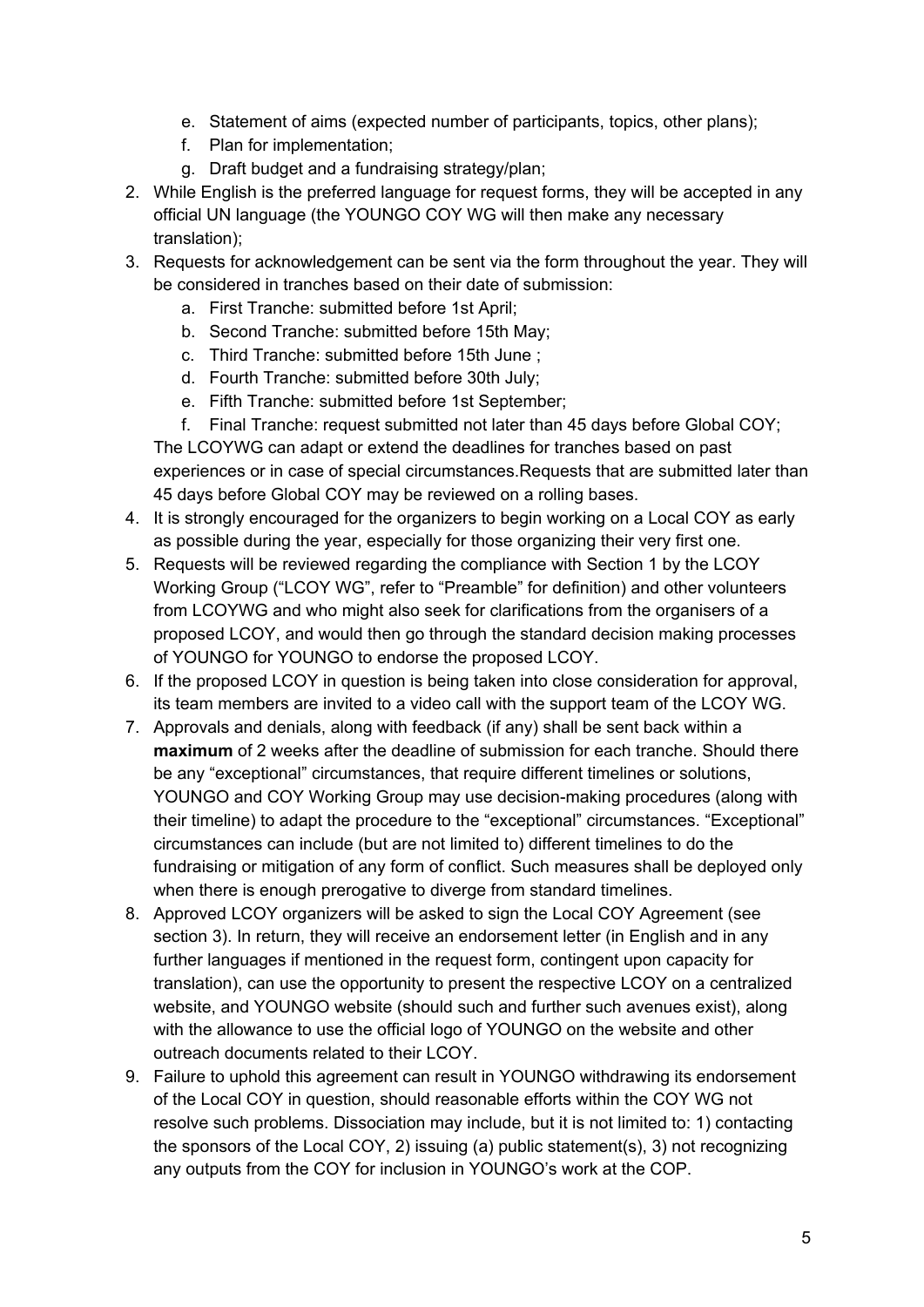- 10. The COY WG may assign the Local COY one or more liaison(s) from the LCOY WG, depending on the available capacity.
- 11. Updates about the Local COY are periodically offered to the LCOY WG, with any further actions taken as needed.

### **Approval Process revisited (step - by - step):**

- 1. Request form submitted (typically a google form);
- 2. Form is translated into English for review (if not already in English);
- 3. LCOY WG *application team* reviews the form and requests any needed clarification from the proposers;
- 4. Once all else is in order, the LCOY WG will seek to verify consensus among the relevant actors within the Local COY's scope about who will organize it;
	- a. For a national LCOY, having the main national youth climate actors (explained in the Preamble) showing support on the request form (either as hosting partners or supporters) is sufficient proof of consensus;
	- b. In the case where more than one LCOY would make logistical and/or geographical sense, the LCOY WG may endorse more than one LCOY for the same country/region (for example, one on each coast of the USA). In any case, close communication with all involved actors will be happen before any approval
	- c. For a regional or sub-regional Local COY (due to the very nature of it), it is recommended that a more thorough public process must be used, reaching out to all of YOUNGO and other appropriate contacts avenues in order to make sure that the entire region or sub-region is thoroughly represented in the organising team and to bring to light any lack of consensus and hopefully avoid a party later contesting the legitimacy of the COY; Organiser of proposed regional COYs, together with LCOY WG shall ensure proper processes in place. Any conflicts, if mediated under YOUNGO, shall be resolved through YOUNGO decision making procedures.
- 5. Once consensus on the scope is confirmed, and the request is officially approved by YOUNGO, an official approval letter from the YOUNGO LCOY WG is issued to the proposers within a maximum of 4 weeks after the deadline of the respective tranche (in both English and the language used in the request form, if other than English);
- 6. The COY WG assigns the Local COY liaison(s) from the LCOY WG depending on the available capacities;
- 7. The organizers begin working on implementing their Local COY;
- 8. Updates about the Local COY are periodically offered to the LCOY WG, with any further actions taken as needed.

## <span id="page-5-0"></span>Section 3: Local COY Agreement

Failure to uphold this agreement can result in YOUNGO withdrawing its endorsement of the Local COY in question, should reasonable efforts within the COY WG not resolve such problems. Dissociation may include, but it is not limited to: 1) contacting the sponsors of the Local COY, 2) issuing (a) public statement(s), 3) not recognizing any outputs from the COY for inclusion in YOUNGO's work at the COP.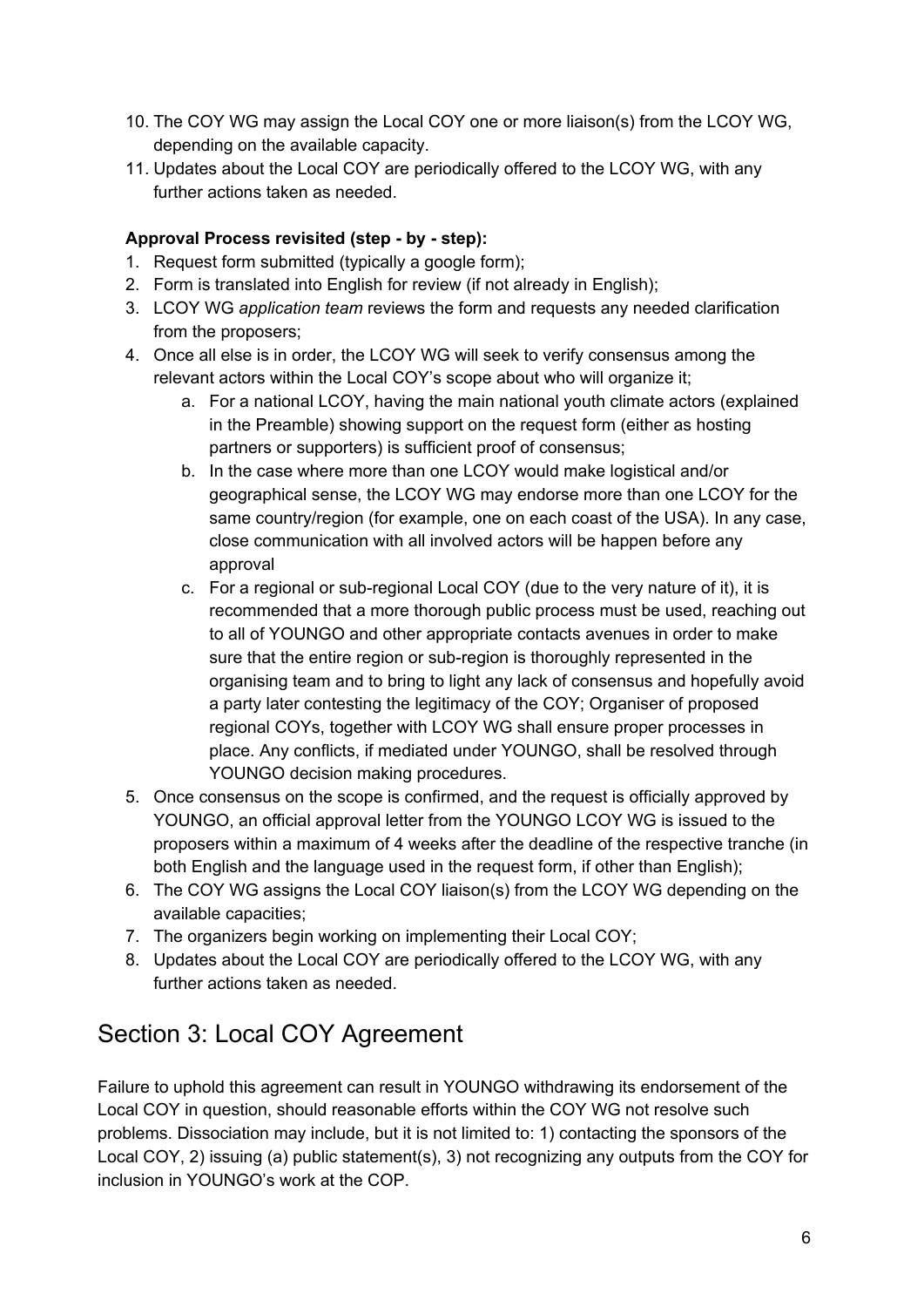### A Local COY:

- *1. Shall,*
	- a. Abide by all elements of the General COY Policy (Section 1).
	- b. Stay in close contact with the Local Working Group for the purpose of guidance, support, and oversight; this includes to at least provide responses to the feedback forms sent out by the LCOY Working Group.
	- c. Noting regional and national circumstances, provide information for the website [www.conference-of-youth.org](http://www.conference-of-youth.org/) at least twice, once after the application process and after the conclusion of the conference. In doing so, they should follow the guidelines and recommendations from the the LCOY Working Group on what information to provide and the method of doing so.
	- d. Organize itself effectively in order to maintain the good reputation of the COY and YOUNGO;
	- e. Write and publish a brief report about the LCOY, comprising information about the number of participants, statistics of their origin, and cooperating organisations. This report may also include information about main achievements, problems encountered, lessons learnt, or other types of information.
- *2. Should,*
	- *a.* Provide a COP-relevant output document to feed the views of their youth participants into the main COY and the COP - such a document could capture views on different topics under UNFCCC processes, and related processes in United Nations;
	- b. Consult the 'YOUNGO [Handbook](https://drive.google.com/file/d/0B1eDnFbtnzoddmlFMjB1eDlBeDA/view?usp=sharing) for COY', reports from previous COYs (e.g. [COY13](https://drive.google.com/file/d/1JztYCKZQUC6-VHAKedqQu4eBaLAujOuJ/view?usp=sharing), [COY11](http://coy11.org/Rapport-Activite-COY11.pdf)), and the LCOY Toolkit to find further information based on past experiences with organizing COYs, including conflict-of-interest guidelines on sources of funding (see also other guiding documents as appropriate);
- *3. Is encouraged to,*
	- a. Focus on the climate-related issues specific to their country/region;
	- b. Reach a wide number of less climate-engaged youth in their country/region in order to bring them into climate action and the international climate process;
	- c. Conduct itself in whatever language(s) are most accessible in their country/region.
	- d. Avoid scheduling conflicts between regional COYs and any other COYs within that region;

## <span id="page-6-0"></span>Section 4: LCOY principles & minimum requirements

Based on the above sections, 10 principles and 6 minimum-requirements summarise what LCOYs are in their essence. Should information in this section stand in contradiction with Section 1 or Section 2, the information in these other Sections shall always get priority.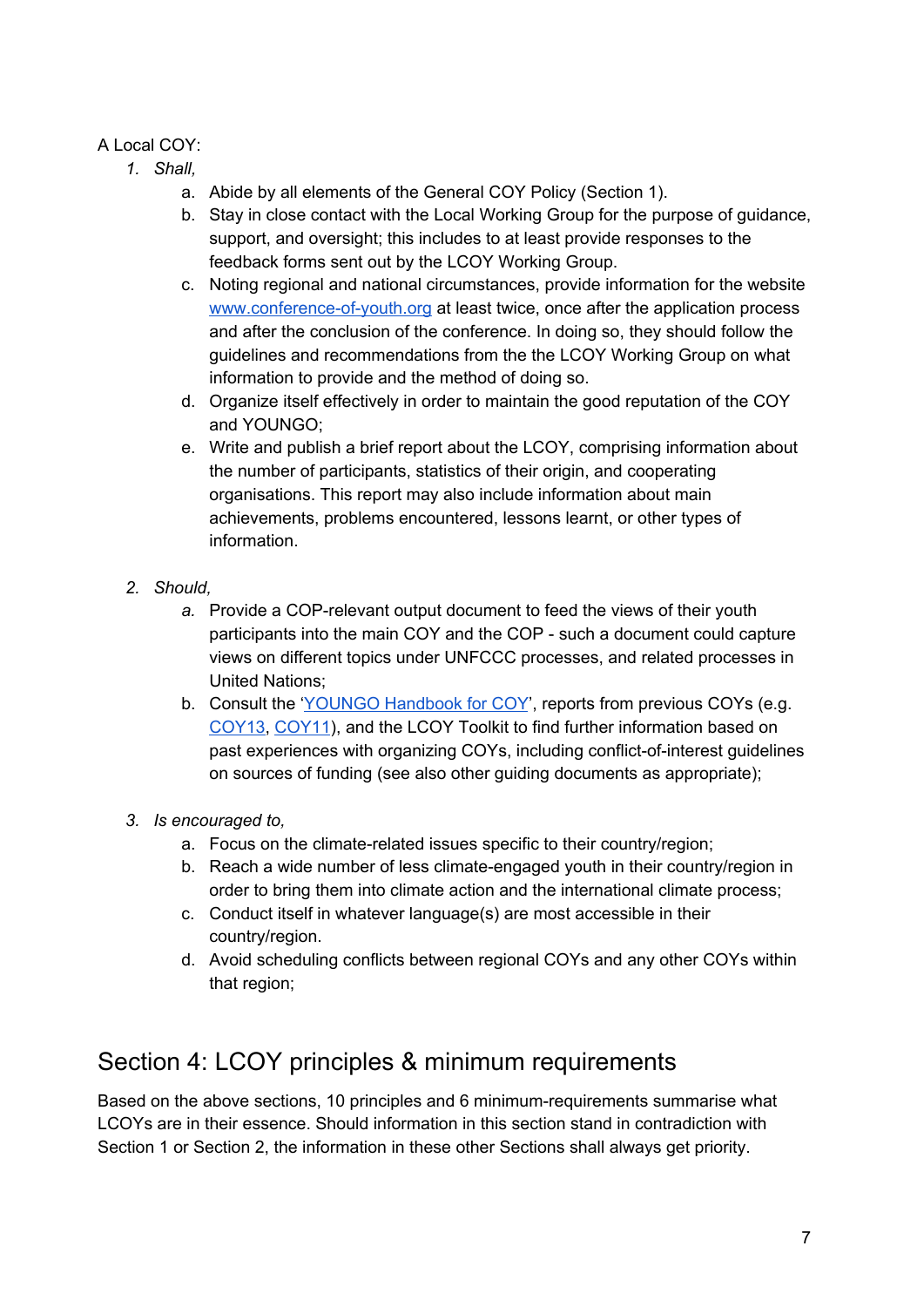## <span id="page-7-0"></span>**Principles**

- 1. **Capacity building and empowerment**: Local Conferences of Youth, LCOYs, are events by and embedded in the YOUNGO that build capacities and knowledge of, train, educate and empower young people in a country or region to take action on climate change and sustainable development.<sup>3</sup> (see LCOY policy Section, 1  $\S 4.b$ )
- 2. **Inclusivity:** Engagement in the organising process of, and participation at the Local COYs should follow the principle of inclusivity. YOUNGO welcomes and values the contributions that individuals who identify as members of marginalized communities bring to the climate movement, and encourages Indigenous people, people of colour, women, people identifying as LGBTQI+, members of ethnic minorities, immigrants and people with disabilities to be involved and represented throughout the LCOY processes. We recognize that this list is neither exhaustive nor representative of the intersectionality present within each individual. (see LCOY policy Section, 1 §1.c)
- **3. Preparation for United Nations processes:** The LCOY provides space for young people to learn about, educate, train for, and contribute to UN climate processes, including the UN climate change negotiations and related sustainable development processes. (see LCOY policy Section, 1 §4.a)
- **4. By youth for youth:** The organising process must be led by young people and youth-led Entities. Youth are the primary participants of these conferences. (see LCOY policy Section, 1 §3)
- **5. Spirit of cooperation**: LCOYs emanate from, benefit and form a part of community of young people who want to work together to fight climate change and promote mutual empowerment (see §4.c and Section 3, §1.c ). To do so, LCOYs actively cooperate with
	- i. young people and youth organisations within the same country or region,
	- ii. co-LCOYs, especially those in the same region,
	- iii. the YOUNGO LCOY Working Group,

- a. collaboration with governments or institutions on the implementation of NDCs or National Adaptation Plans
- b. lobbying at national (/local/regional) governments
- c. awareness campaigns and activism
- d. launching new youth NGOs
- e. creating sustainable businesses
- f. improving resilience to climate impacts
- g. collective behavioural change
- h. art projects
- i. hosting new empowerment campaigns

<sup>&</sup>lt;sup>3</sup> The LCOY toolkit should outline some examples and types of climate action s.a.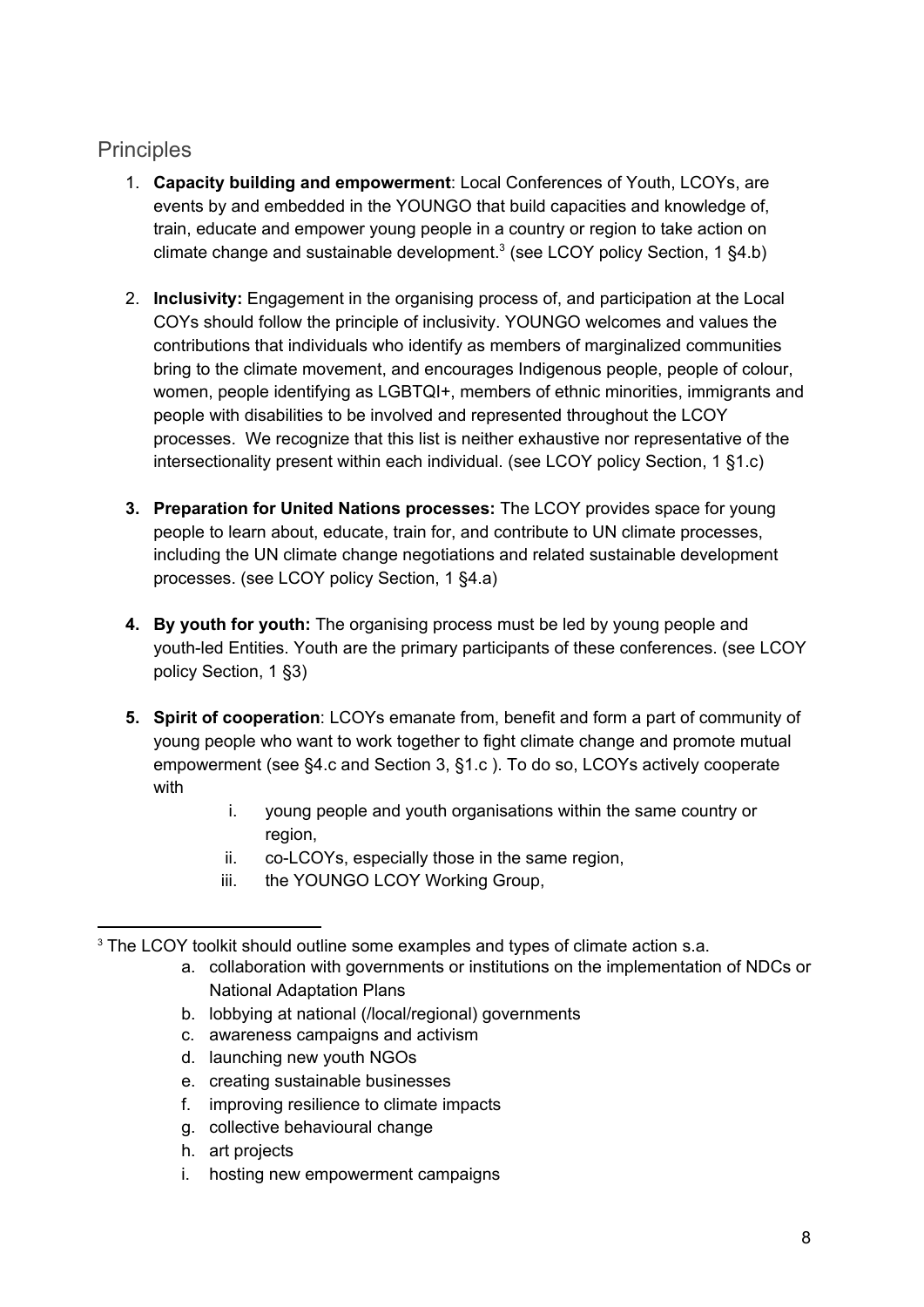- iv. the Global COY and other relevant processes and avenues within YOUNGO
- 6. **Transparency**: LCOY organizing teams should communicate actively with LCOY Working Group and other actors. This will help us as an international movement and constituency of young people to learn from the experiences and mistakes made on the local level (see Section 3, §1.c and §1.d).
- 7. **Sustainability**: LCOY teams strive to make their conferences as sustainable as possible, noting the regional and national circumstances, and capacities.
- 8. **Community-building:** LCOY organizers engage in and strengthen already-existing networks of young people and youth Entities<sup>4</sup> within Scope of the LCOY. In absence of such avenues, LCOYs are encouraged to explore laying foundation for new networks. (see LCOY policy Section, 1 §4.d)
- 9. **Global action:** LCOY teams are encouraged to undertake activities or projects with co-LCOYs promoting regional or global collaboration. (see LCOY policy Section, 1 §4.c)
- 10. **Creativity:** LCOY teams are encouraged to experiment with creative ideas that would form basis of their learning curves. The best practices and the lessons learned are shared with the broader YOUNGO community to help other youth for future projects.

## <span id="page-8-0"></span>Minimum requirements

- 1. LCOYs shall not accept funding or other forms of support from fossil fuel companies or other, ethically non-acceptable entities. For guidance on what to consider as ethically non-acceptable, please consult the Conflict of Interest Section in COY [Handbook](https://drive.google.com/file/d/0B1eDnFbtnzoddmlFMjB1eDlBeDA/view?usp=sharing) (see LCOY policy Section, 1 §5)
- 2. LCOY shall strictly adhere to the Principle 4: "Organised by youth for youth"
- 3. LCOYs must, noting regional and national circumstances, provide information for the website [www.conference-of-youth.org](http://www.conference-of-youth.org/) at least twice, once after the application process and after the conclusion of the conference. In doing so, they should follow the guidelines and recommendations from the the LCOY Working Group on what information to provide and the method of doing so.
- 4. LCOYs should give regular feedback to the LCOY Working Group via a feedback form that is sent out by the Support team of the LCOY Working Group.

<sup>4</sup> One source to locate such organisations / networks can be the YOUNGO membership sheet at: [https://docs.google.com/spreadsheets/d/1i94halOr31HqNkKo5Llgh1NxbFUfT2RMBj0VgRYwNP4/edit#g](https://docs.google.com/spreadsheets/d/1i94halOr31HqNkKo5Llgh1NxbFUfT2RMBj0VgRYwNP4/edit#gid=0) [id=0](https://docs.google.com/spreadsheets/d/1i94halOr31HqNkKo5Llgh1NxbFUfT2RMBj0VgRYwNP4/edit#gid=0)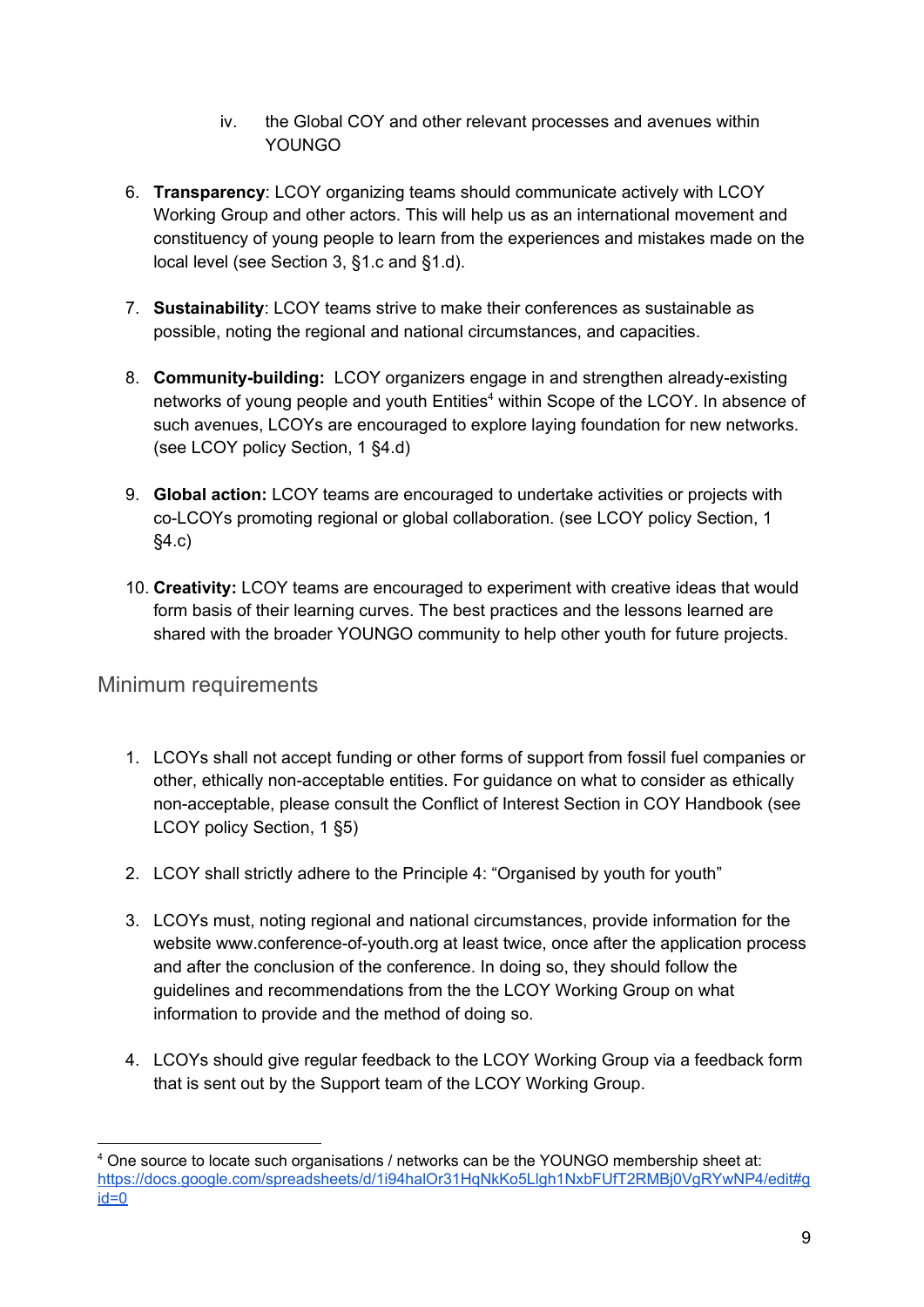- 5. LCOY should produce an outcome document capturing views on UNFCCC processes, national policy issues, or other topics related to climate change or sustainable development that are relevant to the participants of the LCOY.
- 6. LCOYs should write and publish a brief report about the LCOY, comprising information about the number of participants, statistics of their origin, and cooperating organisations. This report may also include information about main achievements, problems encountered, lessons learnt, or other types of information.

## <span id="page-9-0"></span>Section 5: Frequently Asked Questions

### **1. Why do I need an official approval to be able to organise a LCOY?**

As explained in Section 1, the name, "LCOY", is the collective intellectual property of YOUNGO, and as such may only be used by YOUNGO, or by other youth entities who YOUNGO has given permission. Hence, you need the official approval by YOUNGO. Otherwise, in case of use of term LCOY without endorsement, various steps might be taken which include, but are not limited to: 1) contacting the sponsors of the proposed Local COY, 2) issuing (a) public statement(s), 3) not recognizing any outputs from the COY for inclusion in YOUNGO's work at the COP.

### **2. When should the LCOY take place?**

Ideally, it should take place within 4 weeks before the Global COY (which usually takes place at during the weekend before the start of the annual climate summit). However, if suited reasons are given, a LCOY can also take place before that. 4 weeks before the Global COY is not a hard-timeline, although it is a suggested one. Also, coordinating the scheduling of sub-national, national, sub-regional and regional LCOYs in a region might be expedient to make sure that outcomes of each LCOYs can be fed into the LCOY on the next broader level.

### **3. Can there be more than one LCOY in the same country/region?**

Ideally, only one LCOY should take place per country or "region". However, in case it makes sense due to logistical or geographical reasons, it might be possible that two separate LCOYs take place in the same country/region. In any case, close communication with all involved actors will be happen before any approval. [Refer to Preamble Section, definition for "Scope" for more details on this]

- **4. Our request has been rejected, can we hand in an updated version?** Yes, you can submit an updated version of the request to be considered in the forthcoming tranches.
- **5. We do not speak English, can we still organise a Local COY?** Absolutely yes, a Local COY can be hosted in any language. It is indeed encouraged that LCOYs adapt to the regional and national circumstances relevant to them. However, we encourage that communication with YOUNGO should preferably happen in English, French or other official UN languages.
- **6. How can collaboration among LCOYs and the Global COY look like?** In the past, different collaboration took place: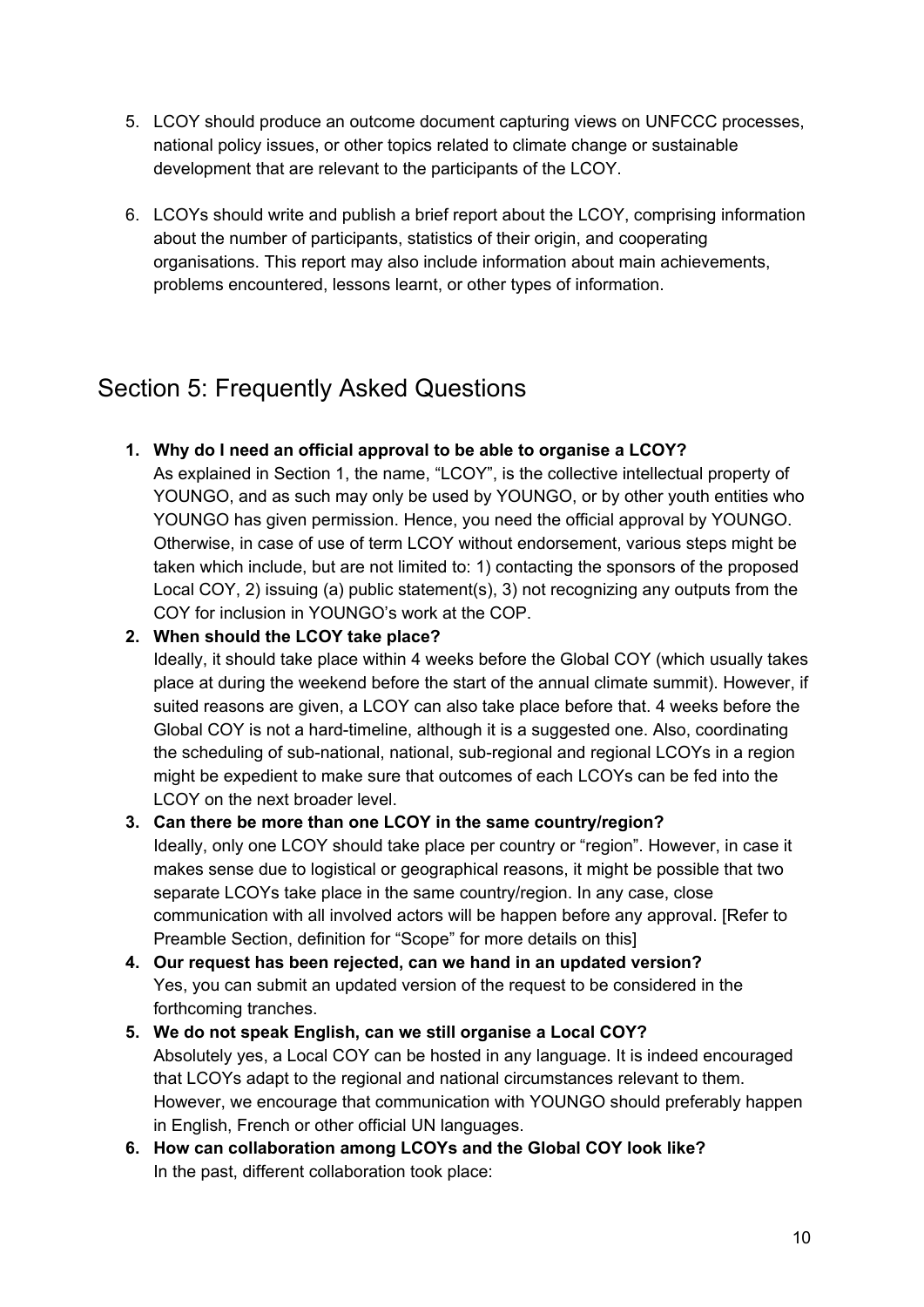- Video project: a collective video to present the whole of LCOYs
- Livestreams
- Cross promotion on Social media
- LCOY organisers (who were able to travel to GCOY) presenting their outputs in-person at GCOY

- General exchange on organisation and focus topics/central themes Please note that this is very much dependent on capacities and circumstances of GCOY and the LCOY, and new ideas of collaboration can be explored and are welcome.

### **7. How can collaboration between LCOYs look like?**

- Participants taking part at several LCOYs; organising youth exchanges
- Creation of common projects
- Shared media campaigns
- Joined Lobbying at regional or international bodies such as ASEAN, EU, AU, etc.

#### **8. What happens if we do not comply with the Local COY Agreement?**

Failure to uphold this agreement can result in YOUNGO withdrawing its endorsement of the Local COY in question, should reasonable efforts within the COY WG not resolve such problems. Dissociation may include, but it is not limited to: 1) contacting the sponsors of the Local COY, 2) issuing (a) public statement(s), 3) not recognizing any outputs from the COY for inclusion in YOUNGO's work at the COP.

### **9. My organisation wants to organise a regional or sub-regional COY, how do we proceed?**

If you and your organisation want to organise a LCOY in your region or sub-region, please reach out to the COY Liaisons, the COY WG or the YOUNGO mailing list (before making any concrete actions) to find out whether other organisations based in the same region or sub-region are planning the same or have already successfully applied for the approval by YOUNGO. As regional and sub-regional COYs are also characterized by an organizing team that represents the diversity of nationalities in the region or sub-region, reaching out to YOUNGO is helpful to find further organisations willing to support the respective LCOY planning process. By reaching out to the COY Liasions, the COYWG or the YOUNGO mailing list you will also find out, whether there is already a regional or sub-regional COY planned and who might be the contact to reach out to in order to join the organising team. As soon as you find sufficient organisations willing to help organise the LCOY of the respective scope, you can submit the approval request.

### **10. What does it mean to be approved as a Local COY?**

This can entail several benefits:

- Authorisation to use "Local Conference of Youth (LCOY)" as the branding of your conference.
- Endorsement by YOUNGO, as a part of which you will be provided with an official approval letter in English and any other requested language (depending on the capacity for translations)
- Authorisation to use the official logo(s) of YOUNGO on all relevant forms of branding (such as website, flyers, publications, etc.) associated with the LCOY.